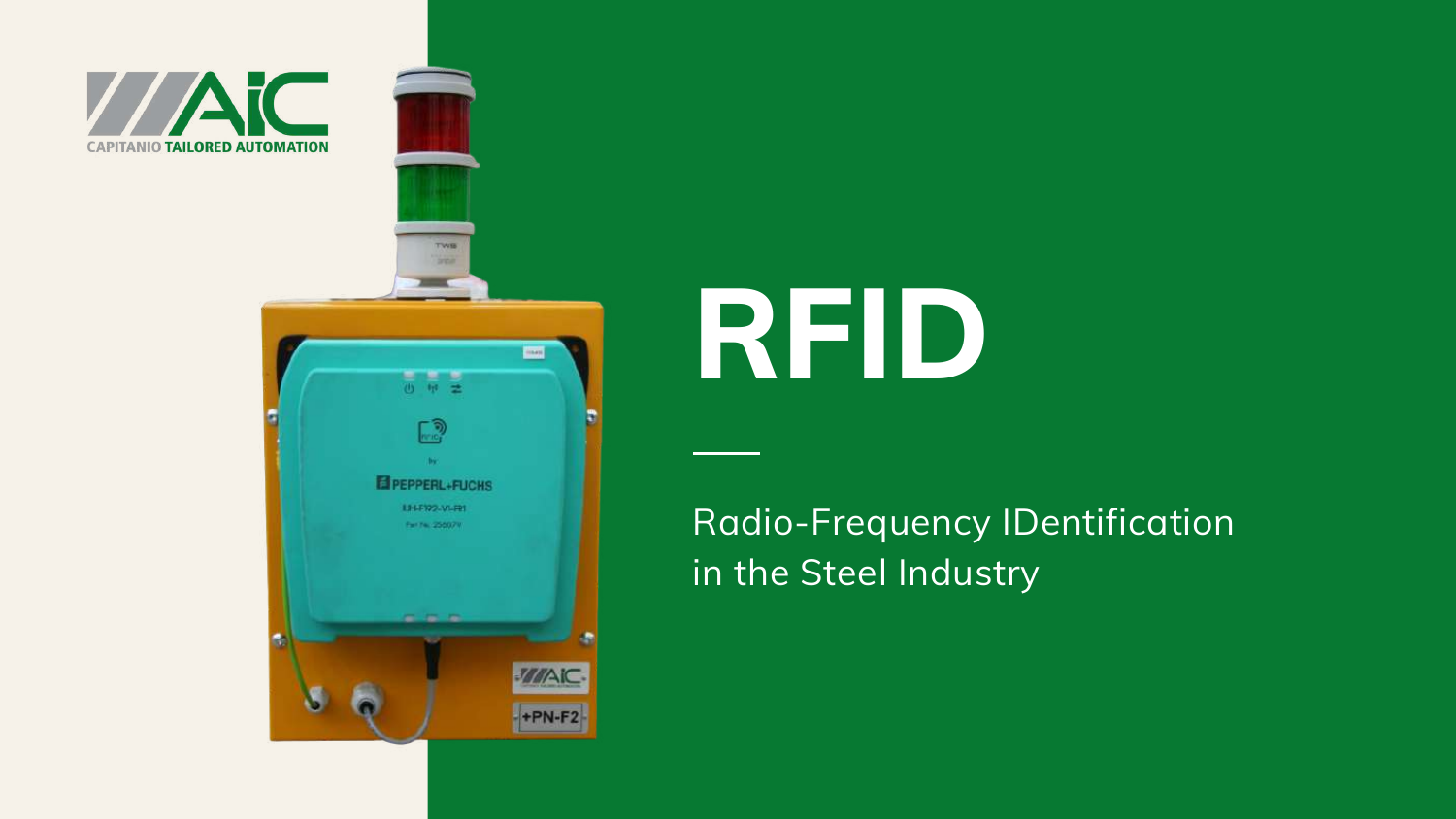## **Radiofrequency identification (RFID) is a form of wireless communication that uses radio waves to identify and track objects.**

**RFID Tag (Transponders) Attached to an object to carry information.**

#### **ENDPOINTS Reader powers tags enable the tag to receive and send information back to reader.**

#### **RFID Reader (Antenna) Establish communication through an antenna.**





#### **Management System (Database) Allow storage and evaluation of the tag.**

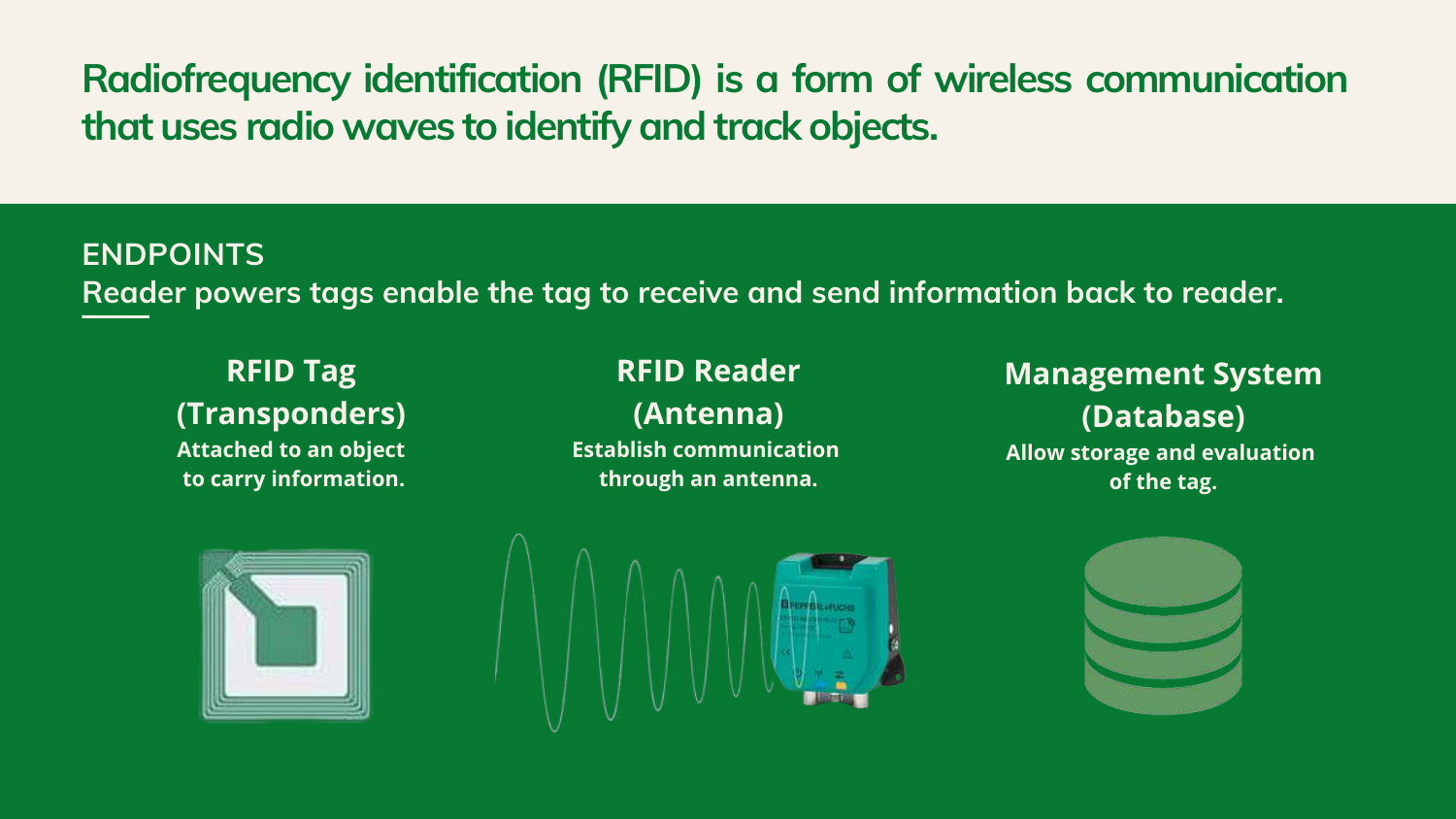## **Solutions | Hook Recognition**



To detect the current position and the trajectory of steel coils in a plant, hooks are tracked by an inspection system based on PLC. The inspection system detects transit hooks by monitoring a physical contact between steel bars on a hook and the inspection sensors.

### **RFID HOOK RECOGNITION**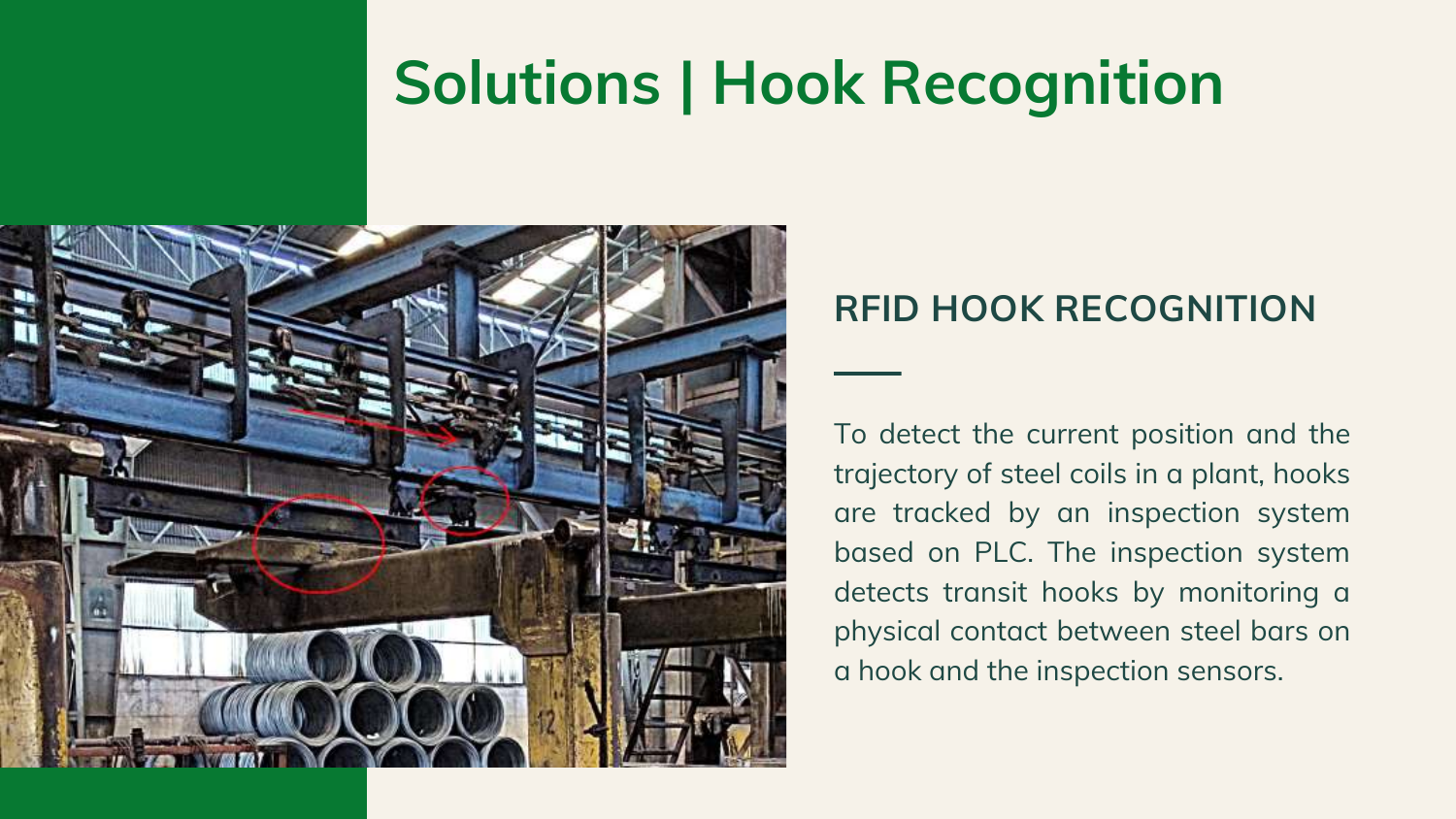RFID read/write heads are available as near-field and farfield components.

The management of the ID to be written, the writing and reading commands are all carried out through PLC blocks. Tag IDs are then sent to the crane so that the operator knows where they need to be placed.







## **RFID HOOK RECOGNITION**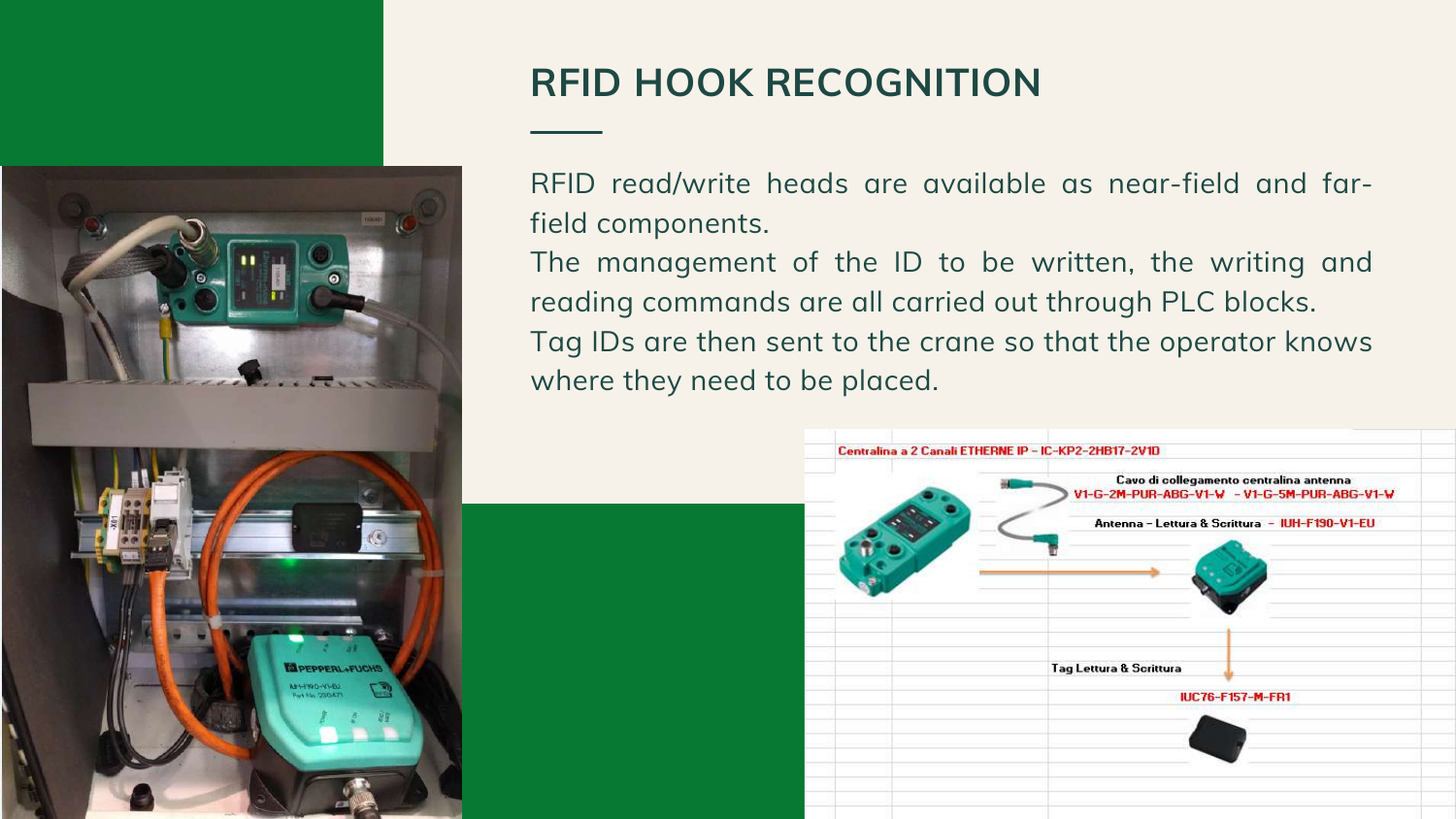The application opens to identify the type of billet and/or assigns a progressive code automatically, taking into account the specifications of the billet in question.



#### **RFID BILLETS DETECTION**

## **Solutions | Billets Detection**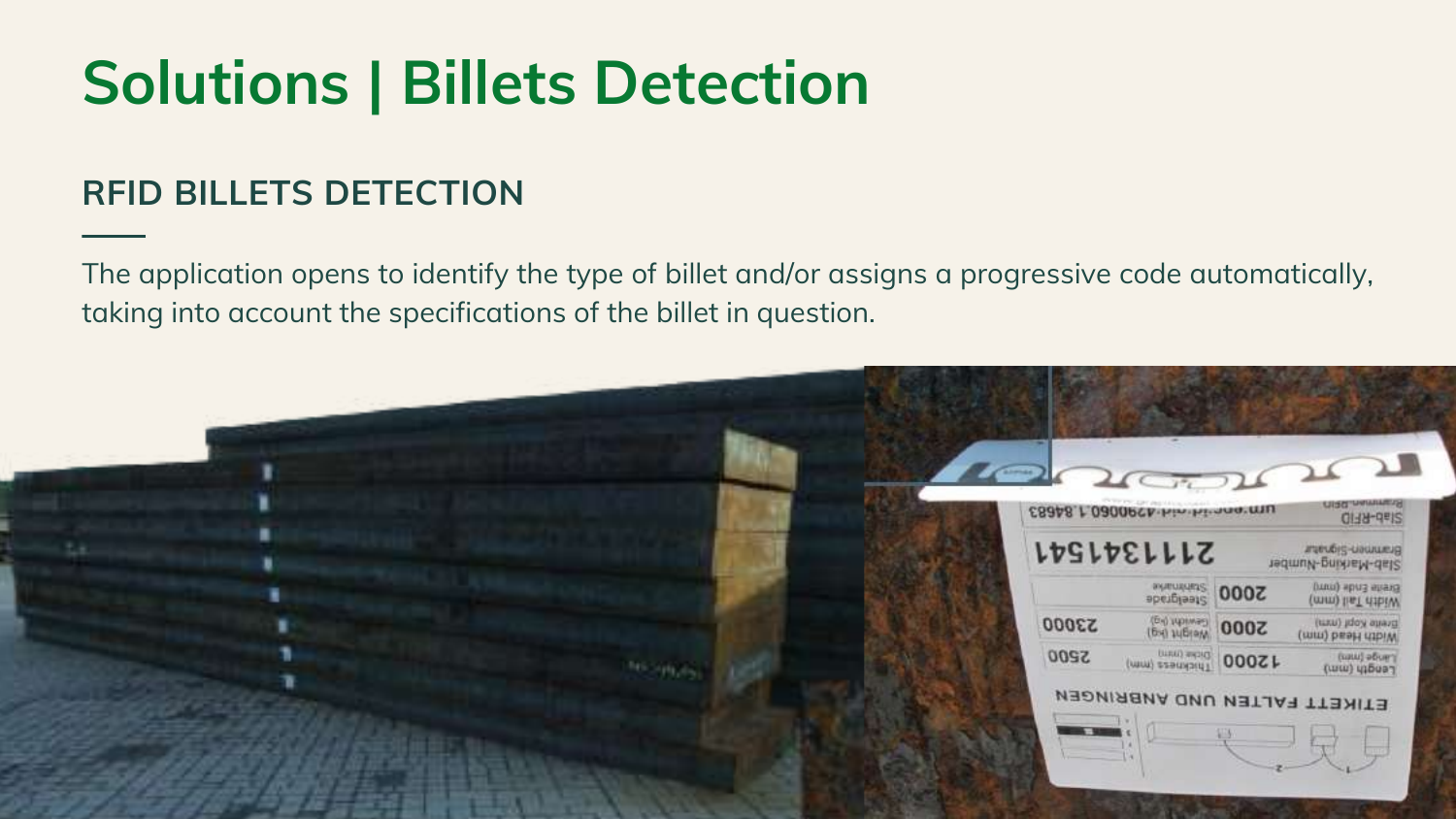RFIDs have been used in the tags that the robot welds on the bundles. Each tag, therefore, has its own RFID, which is programmed by the robot through a special antenna capable of reading / writing RFID tags.

The robot, in our application, picks up the tag equipped with "virgin" RFID from the printer, moves towards the position of the antenna. It then writes the identification code of the bundle on the RFID tag and, once the writing operation is finished, it reads the tag to be sure that the code has been successfully written.





#### **RFID TRACKING BUNDLES**

## **Solutions | Bundles**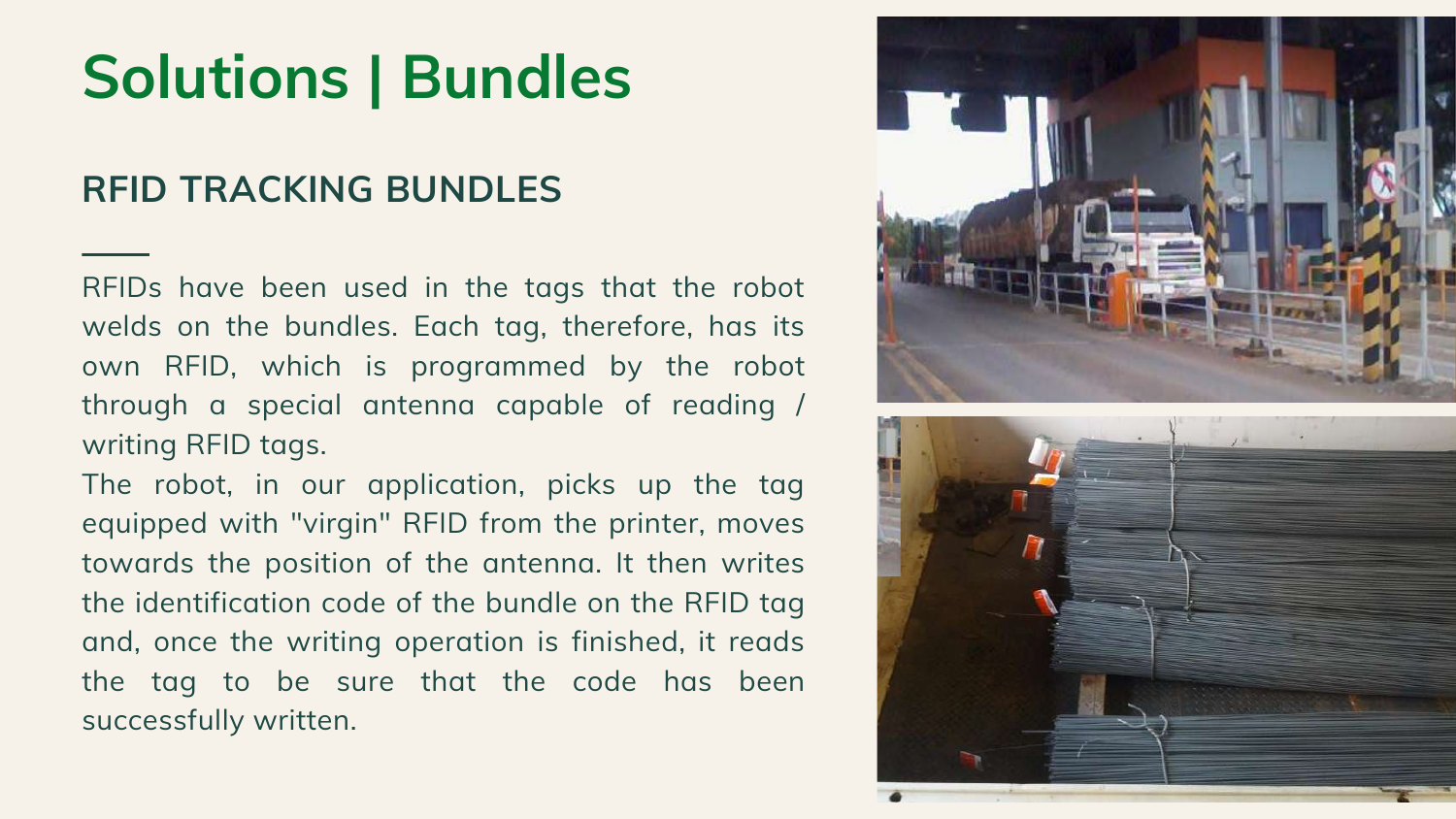## **Solutions | Generic Materials**

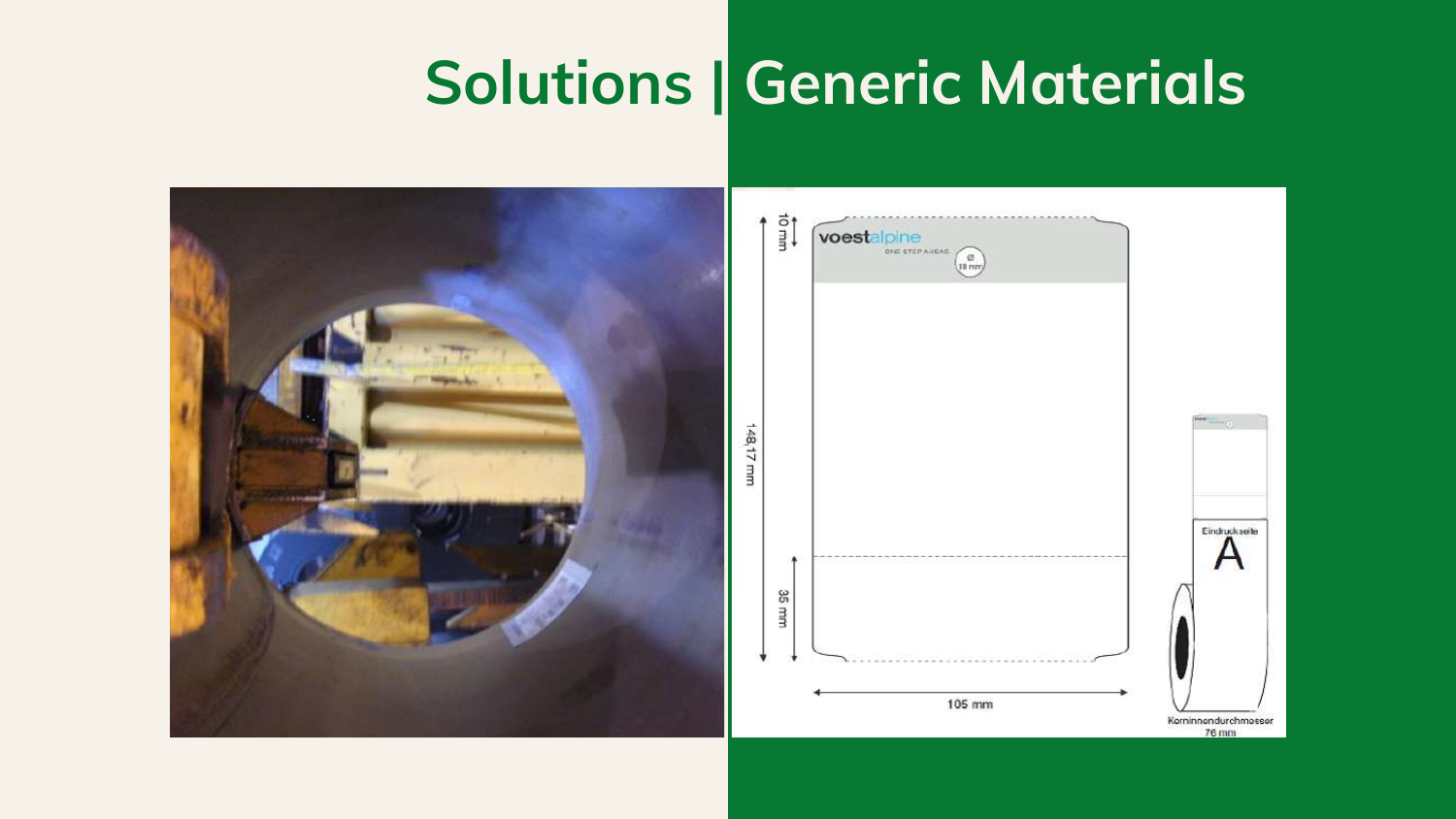#### **RFID PASSING WEIGHS**

When the weighing passes is able to detect and recognize the material and transmit the information to the station with the operator.

## **Solutions | Passing Weighs**

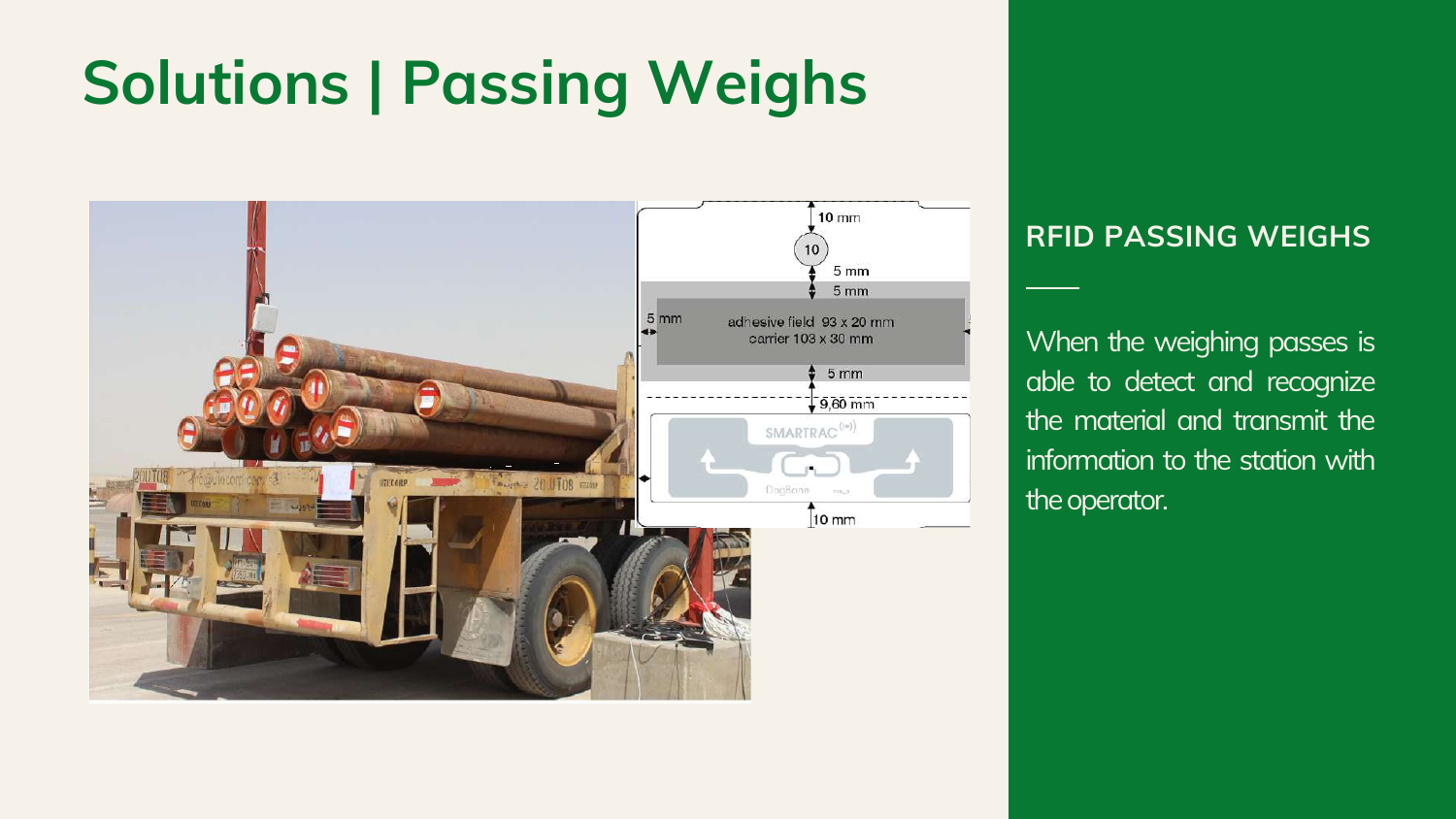#### **RFID ON BOARD FORKLIFTS**

Onboard the forklift there is an antenna able to automatically extract the information on the tags and indicate to the operator the position where to take the coils.





## **Solutions | On Board Forklifts**

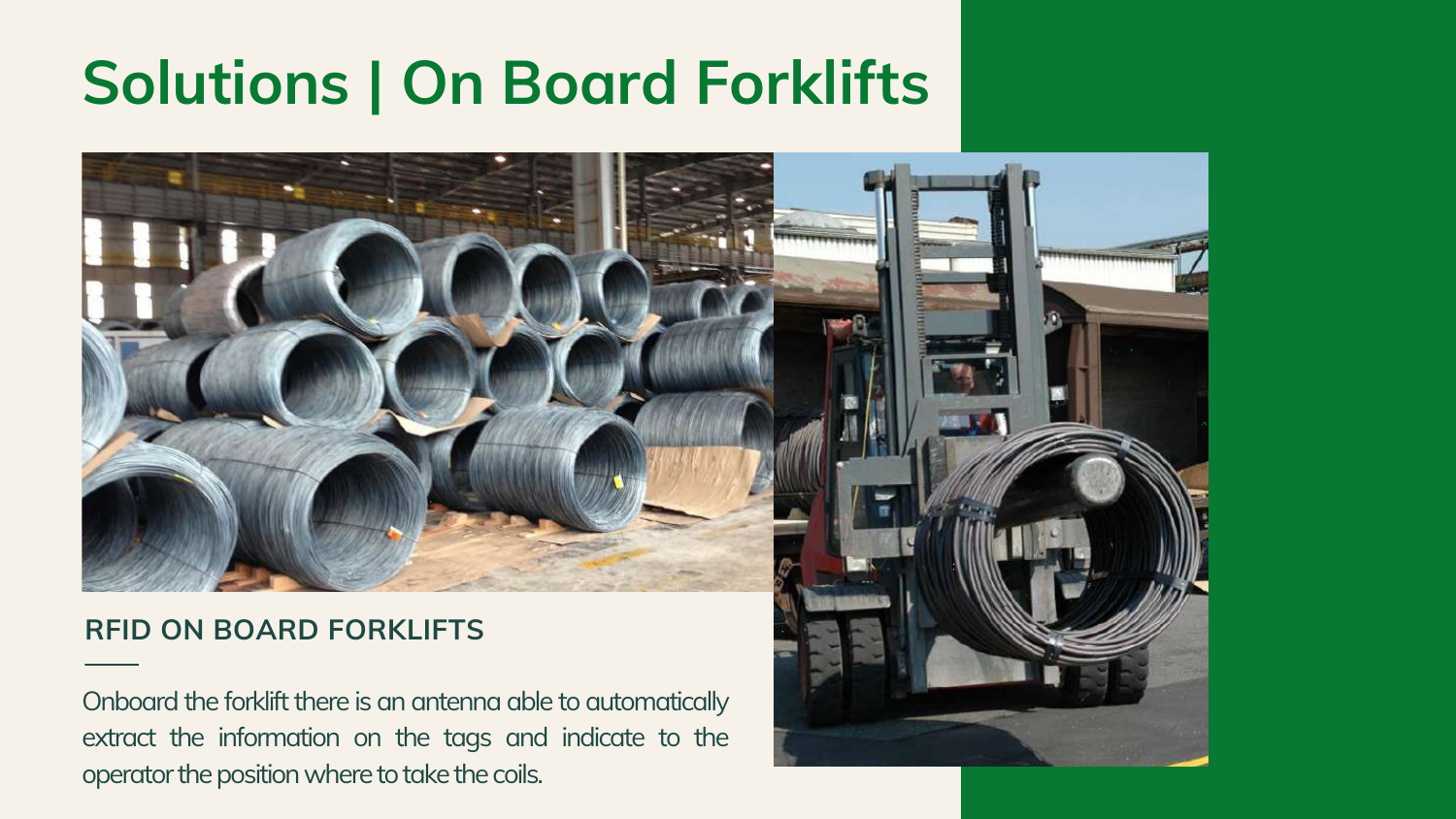Fully quick and easy access monitoring for protected areas is obtained by noncontact control and logging with RFID technology. The read/write head records the data, links it with a timestamp, and forwards it. Moreover, changes take effect promptly.

The safety access control systems are guaranteed to allow only authenticated and authorized personnel to enter secure spaces.



#### **RFID ACCESS MONITORING AND SECURITY SYSTEM**

## **Solutions | Access Control and Security System**